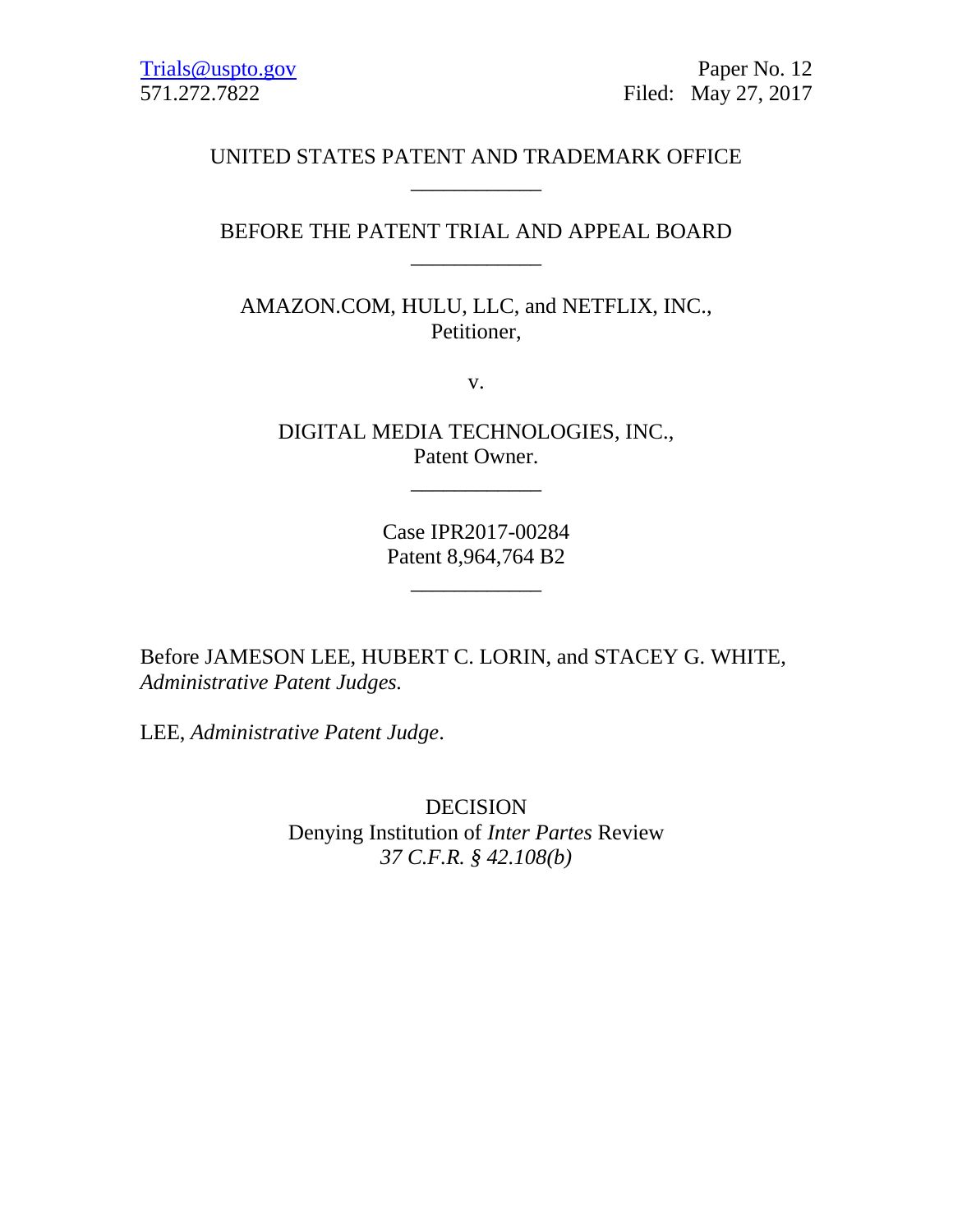# I. INTRODUCTION

#### A. Background and Summary

On November 23, 2016, Petitioner<sup>1</sup> filed a Petition (Paper 2, "Pet.") to institute *inter partes* review of claims 1–37 of U.S. Patent No. 8,964,764 B2 (Ex. 1001, "the '764 patent"). On March 9, 2017, Patent Owner<sup>2</sup> filed a Preliminary Response (Paper 8, "Prelim. Resp."). 3 To institute an *inter partes* review, we must determine that the information presented in the Petition shows "that there is a reasonable likelihood that the petitioner would prevail with respect to at least 1 of the claims challenged in the petition." 35 U.S.C. § 314(a). Having considered the arguments and evidence presented by Petitioner, we determine that Petitioner has *not* demonstrated a reasonable likelihood that it would prevail in establishing the unpatentability of any one of claims 1–37 of the '764 patent.

#### B. Related Matters

Petitioner indicates that the '764 patent and related U.S. Patent No. 9,300,657 B2 were asserted by Patent Owner against Petitioner in *Digital Media Technologies Inc. v. Amazon.com, Inc.*, Case No. 4:16-cv-00244 (N.D. Fla.), *Digital Media Technologies Inc. v. Hulu, LLC*, Case No. 4:16 cv-00245 (N.D. Fla.), and *Digital Media Technologies Inc. v. Netflix, Inc.*, Case No. 4:16-cv-00243 (N.D. Fla.). Pet. 2. Patent Owner additionally identifies *inter partes* review proceeding IPR2017-00285 as involving related U.S. Patent No. 9,300,657 B2. Paper 5, 2.

 $\overline{a}$ 

<sup>&</sup>lt;sup>1</sup> Amazon.Com, Inc., Hulu, LLC, and Netflix, Inc.

<sup>2</sup> Digital Media Technologies, Inc.

<sup>&</sup>lt;sup>3</sup> The response relies on the Declaration of Ivan Zatkovich (Ex. 2001).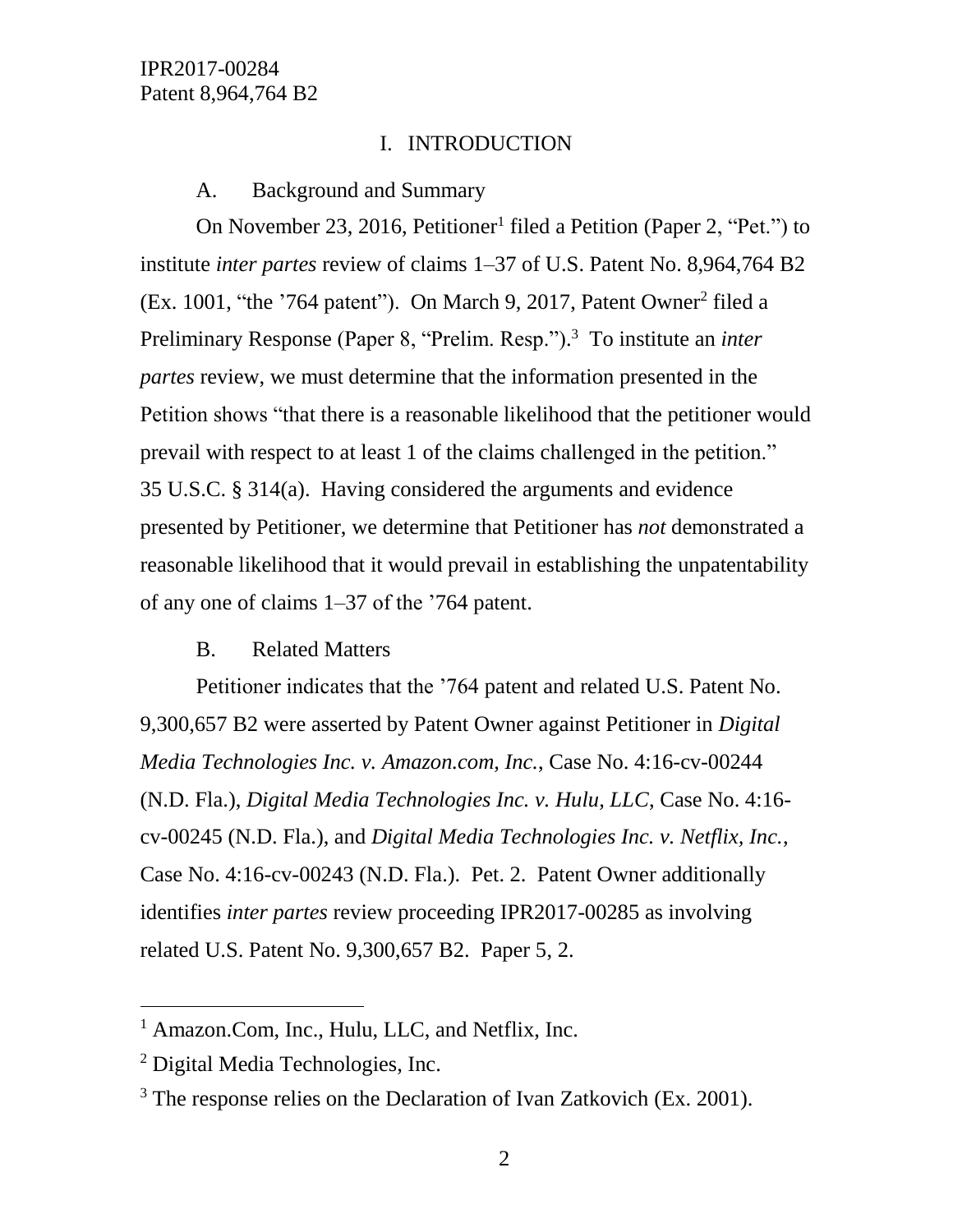C. The '764 Patent

The '764 patent provides a multimedia networking system that can be either wired or wireless. Ex. 1001, 2:45–48. It allows for the importation of content from an external content provider via the Internet. *Id.* at 2:52–54. A user can freely import, create, and share content within the network. *Id.* at 3:15–16. The system allows the user to control system functions from any component linked to the network and properly designated to access the network. *Id.* at 3:49–51.

Claim 1 is the only independent claim of all challenged claims and is reproduced below:

1. A multimedia system, comprising:

an external control server configured to:

- receive a request from a client device via a wide area network requesting protected content to be sent to the client device;
- receive client device authentication information from the client device, the client device authentication information comprising at least information related to a user authentication and a device authorization;
- validate the client device authentication information according to predetermined criteria;
- send protected content location information to the client device, the protected content location information being associated with a location of the protected content;
- encrypt, in response to receiving a request for a content license from the client device via the wide area network, the request comprising information related to a location of the content license and being based on a determination by the client device that the protected content is encrypted and requires a content license, the content license using a public key associated with the client device, the content license comprising a content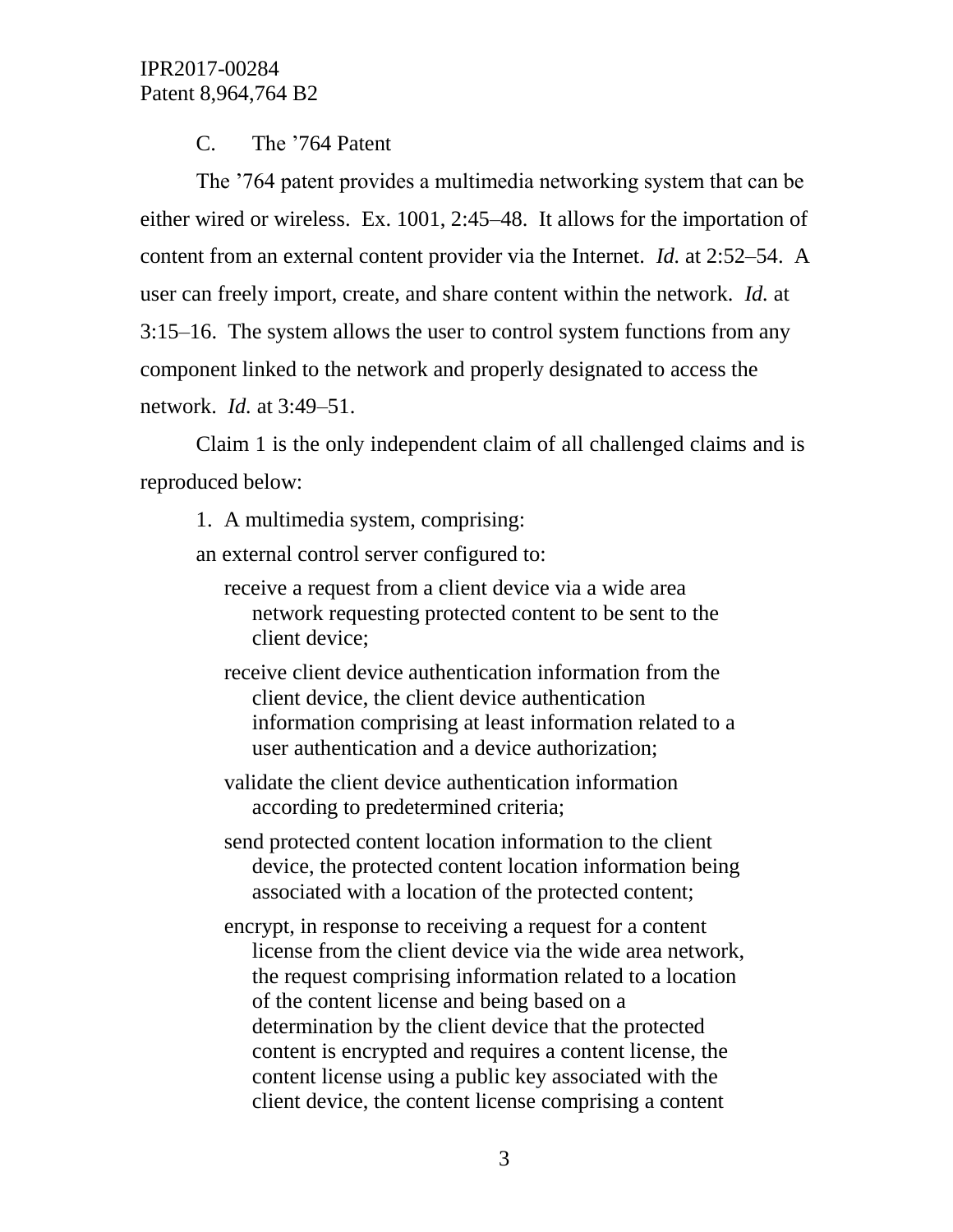> key which the client device uses to decrypt the protected content and usage parameters specifying terms under which the protected content can be consumed; and

send the encrypted content license to the client device, the client device using a private key associated with the client device to decrypt the content license and using the content key to decrypt the protected content for use according to usage parameters specified by the content license;

and

an external content server configured to:

receive a request for the protected content from the client device, the request comprising the protected content location information provided by the external control server; and

send the protected content to the client device.

Ex. 1001, 23:46–24:18.

 $\overline{a}$ 

D. Evidence Relied Upon by Petitioner

Petitioner relies on the following references:<sup>4</sup>

| <b>Reference</b> |                             | <b>Date</b>         | <b>Exhibit</b> |
|------------------|-----------------------------|---------------------|----------------|
| Bi               | PCT Int'l Pub. App.         | Published June 6,   | Ex. 1006       |
|                  | WO 02/45316 A2              | 2002                |                |
| Peinado          | U.S. Pub. App. 2003/0078853 | Published April 24, | Ex. 1007       |
|                  | A <sub>1</sub>              | 2003                |                |
| Reisman          | U.S. Pub. App. 2003/0229900 | Published Dec. 11,  | Ex. 1008       |
|                  | А1                          | 2003                |                |

Petitioner also relies on the Declaration of Aviel Rubin, Ph.D. Ex. 1003.

<sup>&</sup>lt;sup>4</sup> The earliest possible effective filing date of the '764 patent that potentially may be established by Patent Owner is May 19, 2004. Ex. 1001, (60) (62).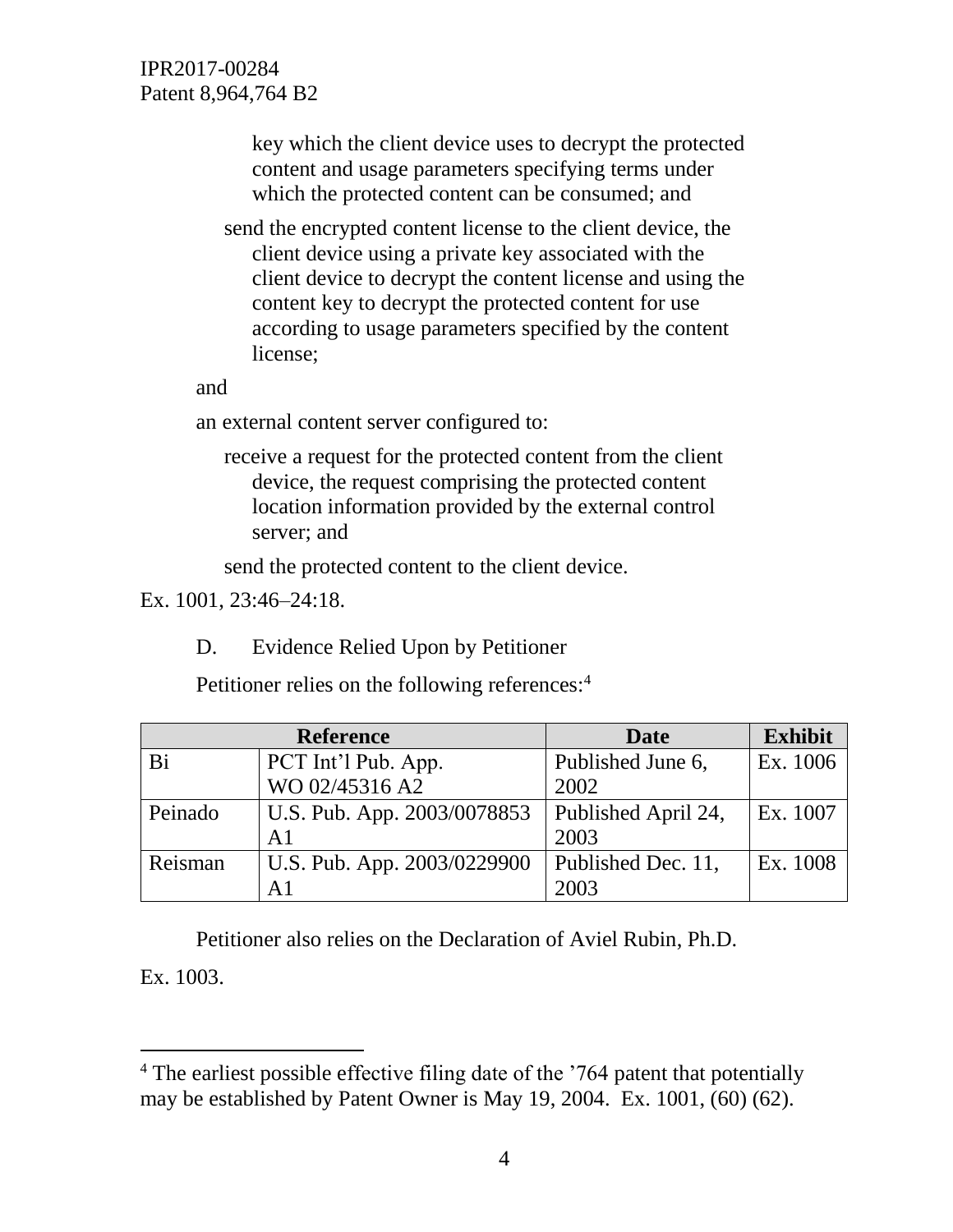# E. The Asserted Grounds

Petitioner asserts the following grounds of unpatentability:

| Claim(s) Challenged                            | <b>Basis</b> | <b>References</b>        |
|------------------------------------------------|--------------|--------------------------|
| $1 - 37$                                       | \$103(a)     | Bi and Peinado           |
| $3-6, 8, 10, 11, 13-16,$<br>22, 33, 35, and 37 | \$103(a)     | Bi, Peinado, and Reisman |

# II. ANALYSIS

The question of obviousness is resolved on the basis of underlying factual determinations including: (1) the scope and content of the prior art; (2) any differences between the claimed subject matter and the prior art; (3) the level of ordinary skill in the art; and (4) objective evidence of nonobviousness. *Graham v. John Deere Co.*, 383 U.S. 1, 17–18 (1966). One seeking to establish obviousness based on more than one reference also must articulate sufficient reasoning with rational underpinning to combine teachings. *See KSR Int'l Co. v. Teleflex, Inc.*, 550 U.S. 398, 418 (2007).

With regard to the level of ordinary skill in the art, we determine that no express finding is necessary, on this record, and that the level of ordinary skill in the art is reflected by the prior art of record. *See Okajima v. Bourdeau*, 261 F.3d 1350, 1355 (Fed. Cir. 2001); *In re GPAC Inc*., 57 F.3d 1573, 1579 (Fed. Cir. 1995); *In re Oelrich*, 579 F.2d 86, 91 (CCPA 1978).

# A. Claim Construction

In an *inter partes* review, claim terms in an unexpired patent are interpreted according to their broadest reasonable construction in light of the specification of the patent in which they appear. 37 C.F.R. § 42.100(b); *Cuozzo Speed Techs., LLC v. Lee*, 136 S. Ct. 2131, 2142–46 (2016). Consistent with that standard, claim terms also are given their ordinary and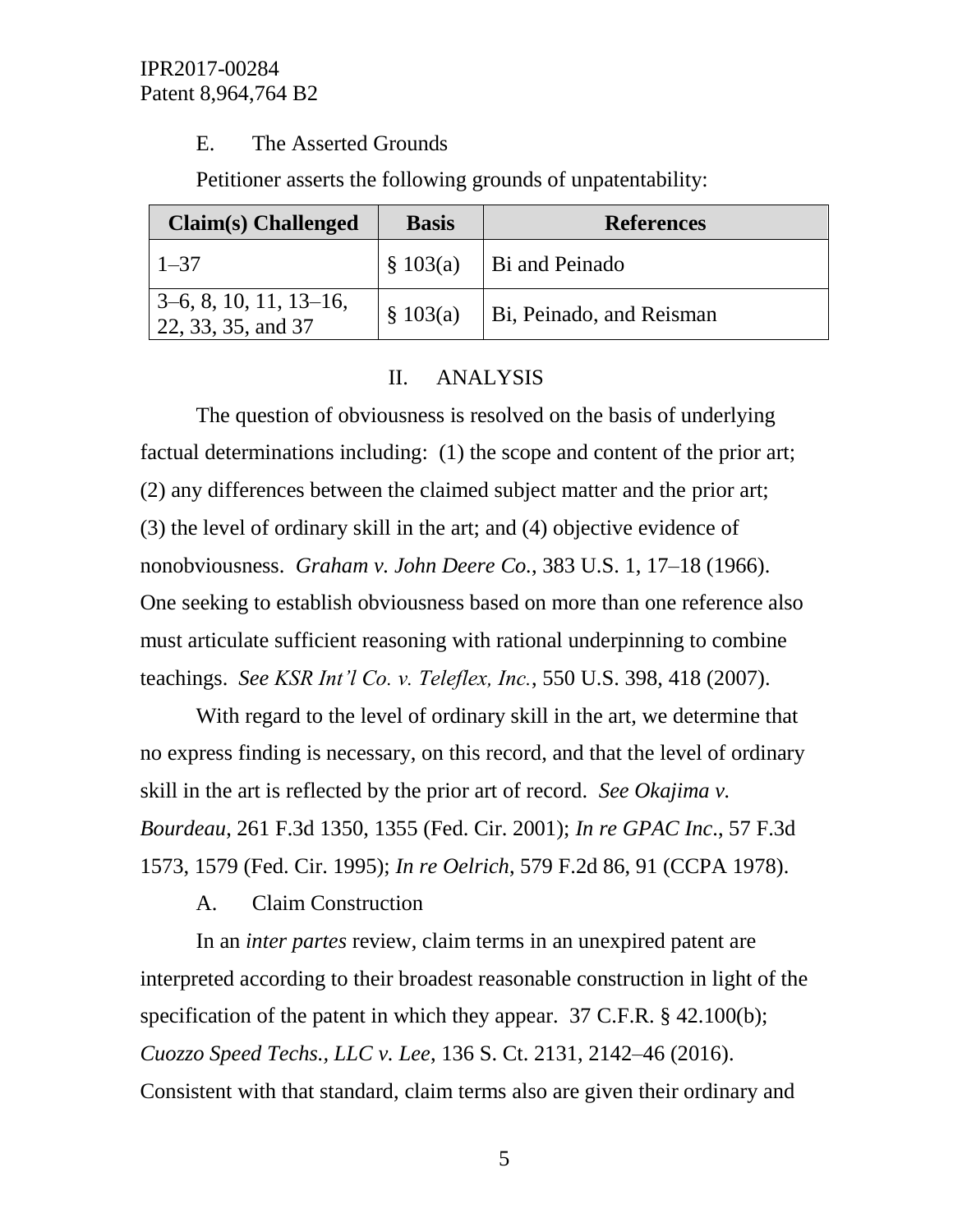customary meaning, as would be understood by one of ordinary skill in the art in the context of the entire disclosure. *See In re Translogic Tech., Inc*., 504 F.3d 1249, 1257 (Fed. Cir. 2007). There are, however, two exceptions to that rule: "1) when a patentee sets out a definition and acts as his own lexicographer," and "2) when the patentee disavows the full scope of a claim term either in the specification or during prosecution." *Thorner v. Sony Comp. Entm't Am. LLC*, 669 F.3d 1362, 1365 (Fed. Cir. 2012).

If an inventor acts as his or her own lexicographer, the definition must be set forth in the specification with reasonable clarity, deliberateness, and precision. *Renishaw PLC v. Marposs Societa' per Azioni*, 158 F.3d 1243, 1249 (Fed. Cir. 1998). It is improper to add into a claim an extraneous limitation, i.e., one that is added wholly apart from any need for the addition. *See, e.g.*, *Hoganas AB v. Dresser Indus., Inc*., 9 F.3d 948, 950 (Fed. Cir. 1993); *E.I. du Pont de Nemours & Co. v. Phillips Petroleum Co*., 849 F.2d 1430, 1433 (Fed. Cir. 1988). Although it is improper to read a limitation from the specification into the claims, *In re Van Geuns*, 988 F.2d 1181, 1184 (Fed. Cir. 1993), claims still must be read in view of the specification of which they are a part. *Microsoft Corp. v. Multi-Tech Sys., Inc.*, 357 F.3d 1340, 1347 (Fed. Cir. 2004).

Only terms which are in controversy need to be construed, and only to the extent necessary to resolve the controversy. *See Wellman, Inc. v. Eastman Chem. Co.*, 642 F.3d 1355, 1361 (Fed. Cir. 2011); *Vivid Techs., Inc. v. Am. Sci. & Eng'g, Inc*., 200 F.3d 795, 803 (Fed. Cir. 1999).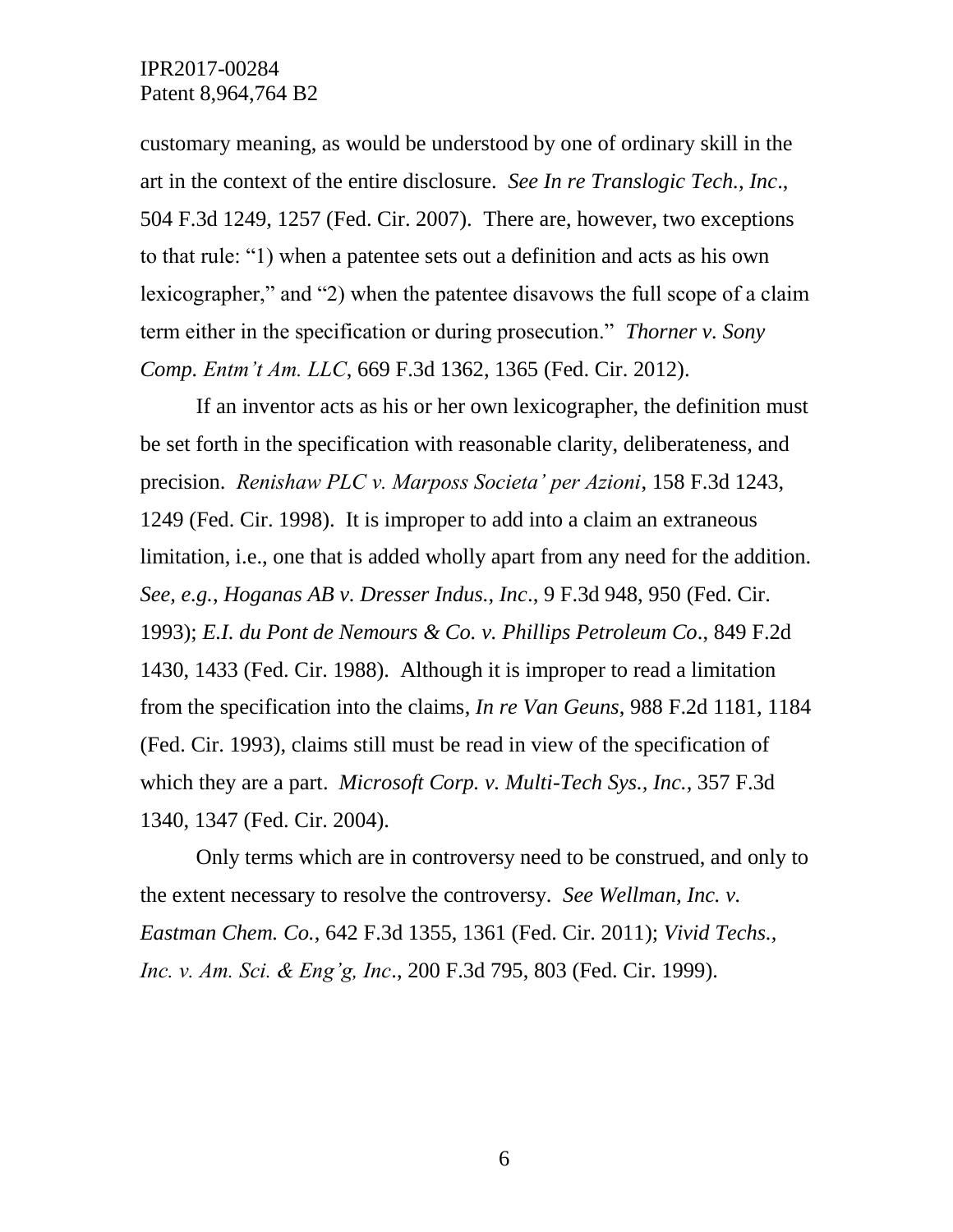*"the content license comprising a content key which the client device uses to decrypt the protected content and usage parameters specifying terms under which the protected content can be consumed"*

Claim 1 recites the phrase "the content license comprising a content key which the client device uses to decrypt the protected content and usage parameters specifying terms under which the protected content can be consumed." Ex. 1001, 24:1–5. There are two possible ways to read this phrase. The first reading is that the phrase defines the two parts of a content license, i.e., content key and usage parameters. The second reading is that the phrase first specifies that the content license comprises a content key, and then defines how the content key is used, i.e., to decrypt protected content and also to decrypt usage parameters specifying terms under which the protected content can be consumed. Patent Owner urges the first reading. Petitioner urges the second reading. For reasons discussed below, we agree with Patent Owner, and construe the phrase as specifying that the content license comprises (1) "a content key which the client device uses to decrypt the protected content," and (2) "usage parameters specifying terms under which the protected content can be consumed."

Another clause within claim 1 recites: "the client device using a private key associated with the client device to decrypt the content license and using the content key to decrypt the protected content for use *according to usage parameters specified by the content license*." Ex. 1001, 24:7–11 (emphasis added). Consistent with the clause at issue that is being construed, this other clause within claim 1 reiterates that the content key is used to decrypt the protected content. Importantly, however, this other clause makes clear that usage parameters are specified by the content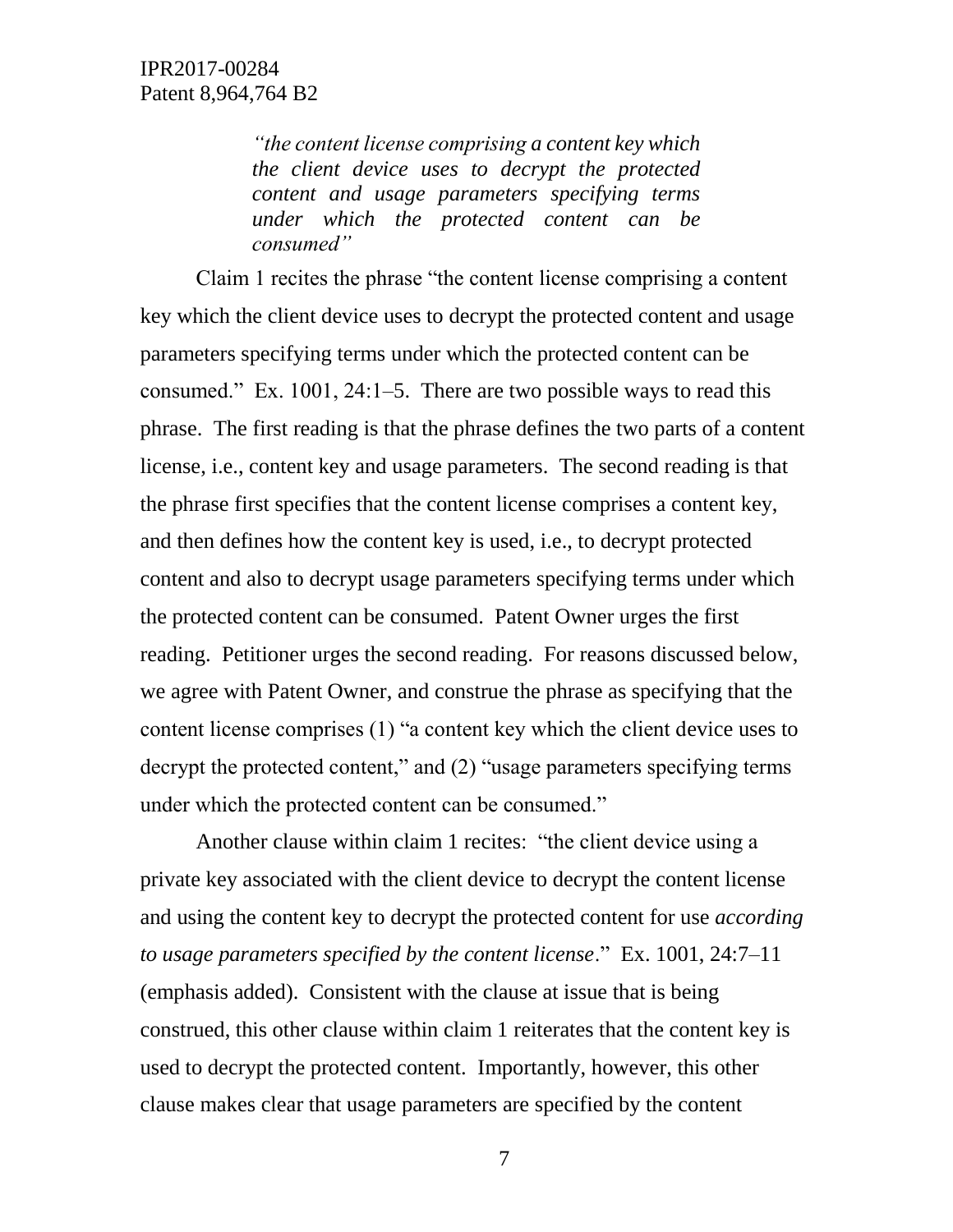l

license. That is a strong indication that the first reading is correct and that usage parameters are a part of the content license.

Another reason in support of the first reading is that a content license logically is expected to include the conditions of usage for the licensed content, i.e., the usage parameters. Still another reason in support of the first reading is that the term "usage parameters" is not previously defined in claim 1, and thus the first reading serves to introduce "usage parameters" by specifying that they are comprised within the content license. In contrast, the second reading would leave unexplained and uncertain where usage parameters specifying the terms of consumption would be located. Although not by themselves determinative, these observations add to the evidentiary weight as a whole more in support of the first reading than the second.<sup>5</sup> Petitioner points to no embodiment in the '764 patent in which usage parameters specifying the terms of consumption are not a part of the content license and we can find no such disclosure. Similarly, Petitioner points to no embodiment in the '764 patent in which the content key is used to decrypt the usage parameters and we can find no such disclosure. These observations also are not by themselves determinative, but they add to the evidentiary weight as a whole more in support of the first reading than the second.

<sup>5</sup> Patent Owner asserts that during prosecution, it represented to the Examiner that the content license comprises both the content key and usage parameters. Prelim. Resp. 7–8 (citing Ex. 1004, 346–48). We have reviewed the cited portion of the prosecution history, and find no such representation. The Applicant simply reiterated the entirety of the recited clause at issue as something not disclosed by the prior art. That is insufficient to indicate one way or the other with respect to the issue at hand.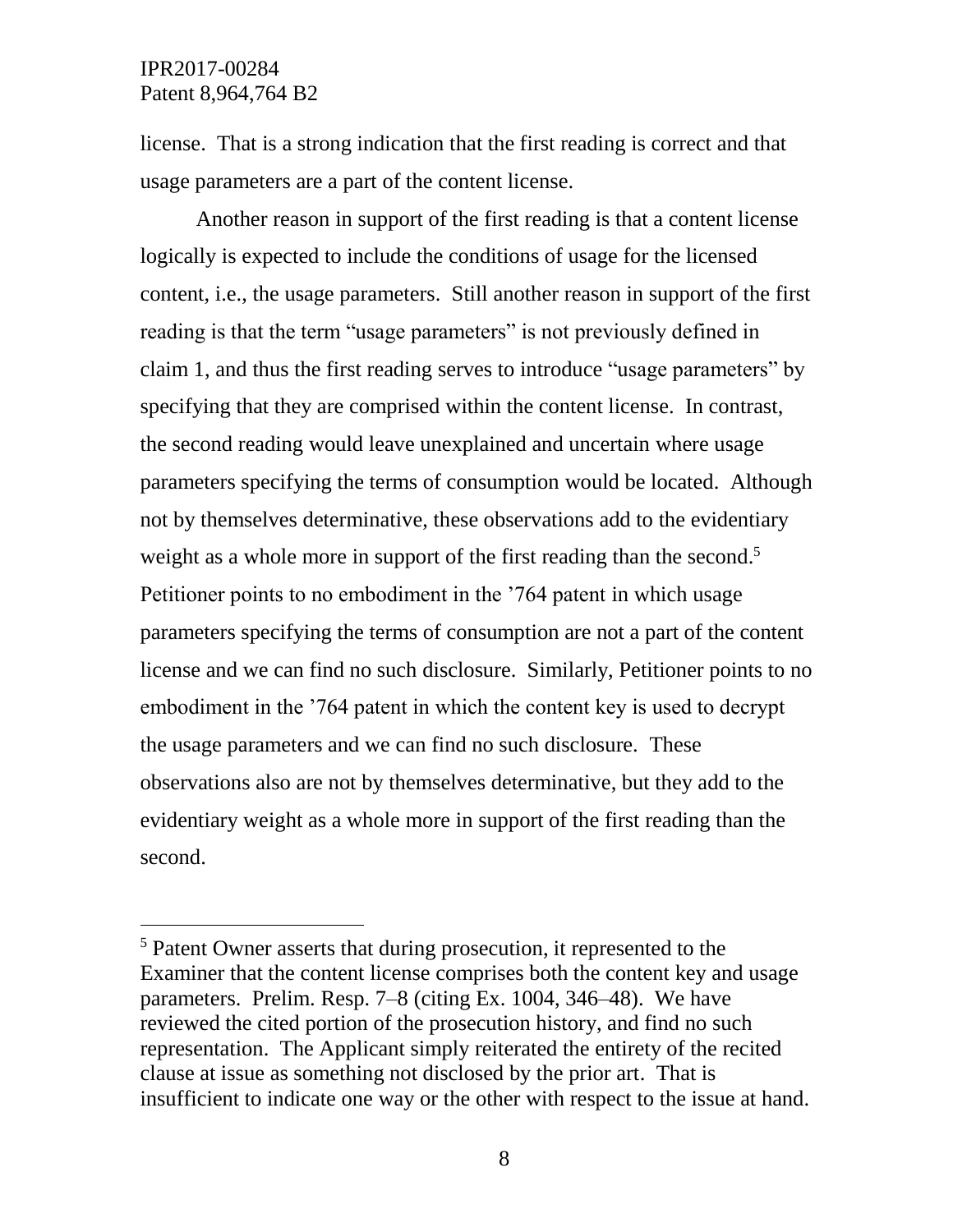For the foregoing reasons, we construe the phrase "the content license comprising a content key which the client device uses to decrypt the protected content and usage parameters specifying terms under which the protected content can be consumed" as specifying that the content license comprises (1) "a content key which the client device uses to decrypt the protected content," and (2) "usage parameters specifying terms under which the protected content can be consumed."

B. Alleged Unpatentability of

Claims 1–37 as Obvious over Bi and Peinado

Claim 1 is independent and all other claims depend, directly or indirectly, from claim 1. For reasons discussed below, Petitioner has not shown a reasonable likelihood that it would prevail in establishing unpatentability of any one of claims 1–37 as obvious over Bi and Peinado.

#### 1. Bi

Bi discloses a digital content distribution and subscription system for digital data files which provide subscribers music or video from locallystored digital files or on demand for a fee. Ex. 1006, 2:20–22. The system optionally provides streaming digital data. *Id.* at 2:22–23. The subscription service may be accessed from a client computing platform, and the client computing platform "can encompass anything from general-purpose devices, such as a personal computer, to open fixed function devices, such as a set-up box that connects to a television set." *Id.* at 16:18–20.

To help ensure that downloads of digital content data are made only by authorized subscribers, Bi's system uses a subscriber login procedure and unique tokens to identify digital content data such that a download address is only valid for a specific subscriber during a specific time period. *Id.* at 14:9–16. Bi further describes the optional use of a digital rights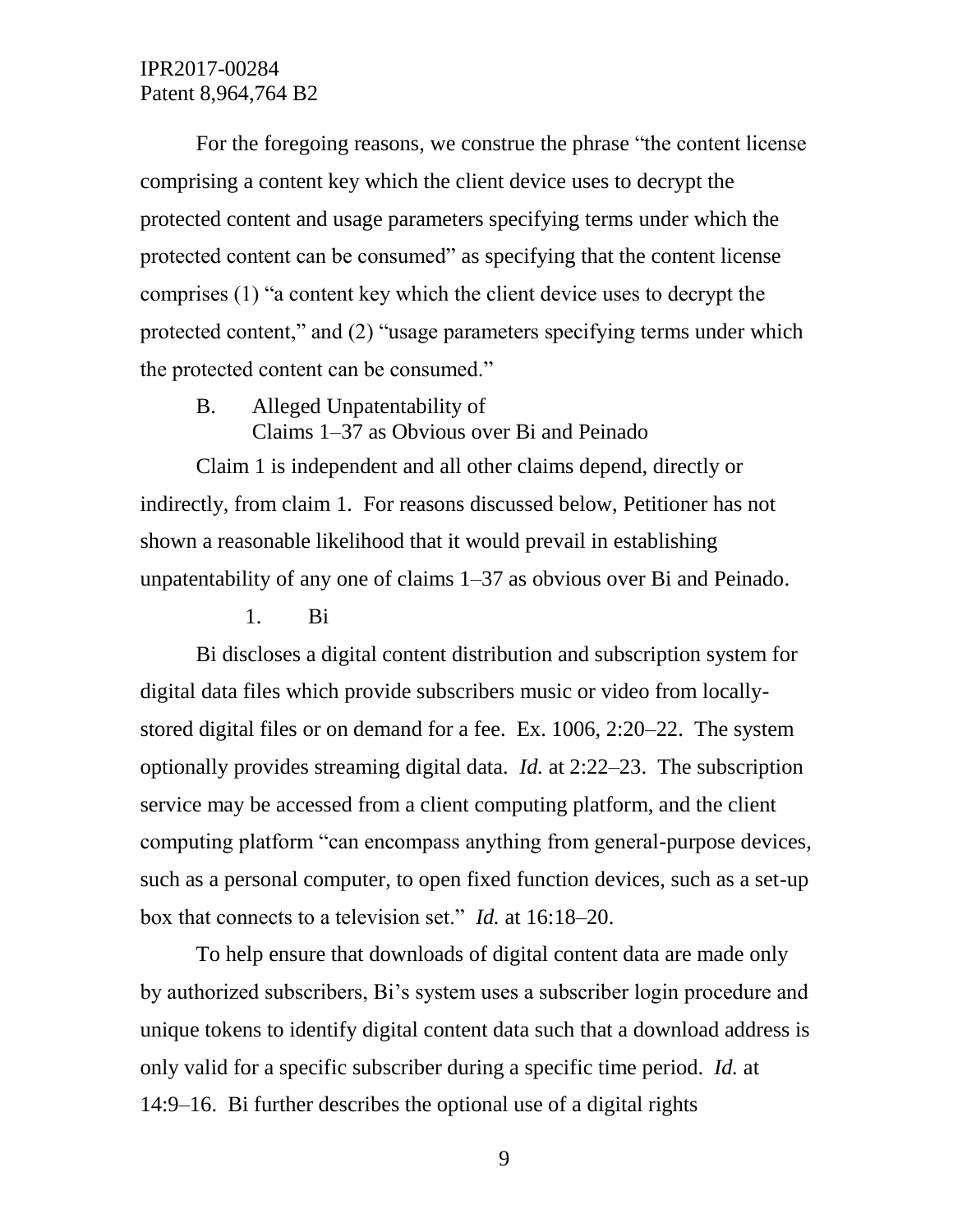management system, and identifies the Microsoft Windows Media Rights

Manager as an example:

A Digital Rights Management software system 140 may also be provided and functions as an additional level of protection for the digital content data 108 to prevent access to or playback of the digital content data 108 through encryption of the digital content data 108 and the use of access or playback licenses. Decryption of the digital content data 108 for access to or playback of the digital content data 108 requires the subscriber on the client computing platform 100 to have specific access or playback licenses for the digital content data 108. The access or playback licenses are obtained from license servers 102 and *are handled in a manner corresponding to the specific requirements of the digital rights management 140 implementation used*, for example, Microsoft Windows Media Rights Manager.

*Id.* at 14:17–25 (emphasis added).

 $\overline{a}$ 

Bi describes that once a user is authenticated, the user on a client computing platform may access a digital content catalog through one or more application servers. *Id.* at 11:24–26. Bi also describes that after a user on a client computing platform has determined what digital content data to download, the client computing platform accesses this digital content data through one or more content servers. *Id.* at 11:32–34. Bi further describes that where the digital content data is kept in a secure or protected format, the client computing platform must also obtain access or playback licenses.<sup>6</sup> *Id*. at 11:35 to 12:7. In that connection, Bi states: "The client computing platform 100 accesses the license servers 102 to obtain these access or playback licenses, using, for example, Microsoft Windows Media Rights

 $6$  Bi describes that an aspect of its system is that the selected digital files are downloaded in an encrypted format and that a key is downloaded to the subscriber to enable the content to be decrypted. Ex. 1006, 10:7–10.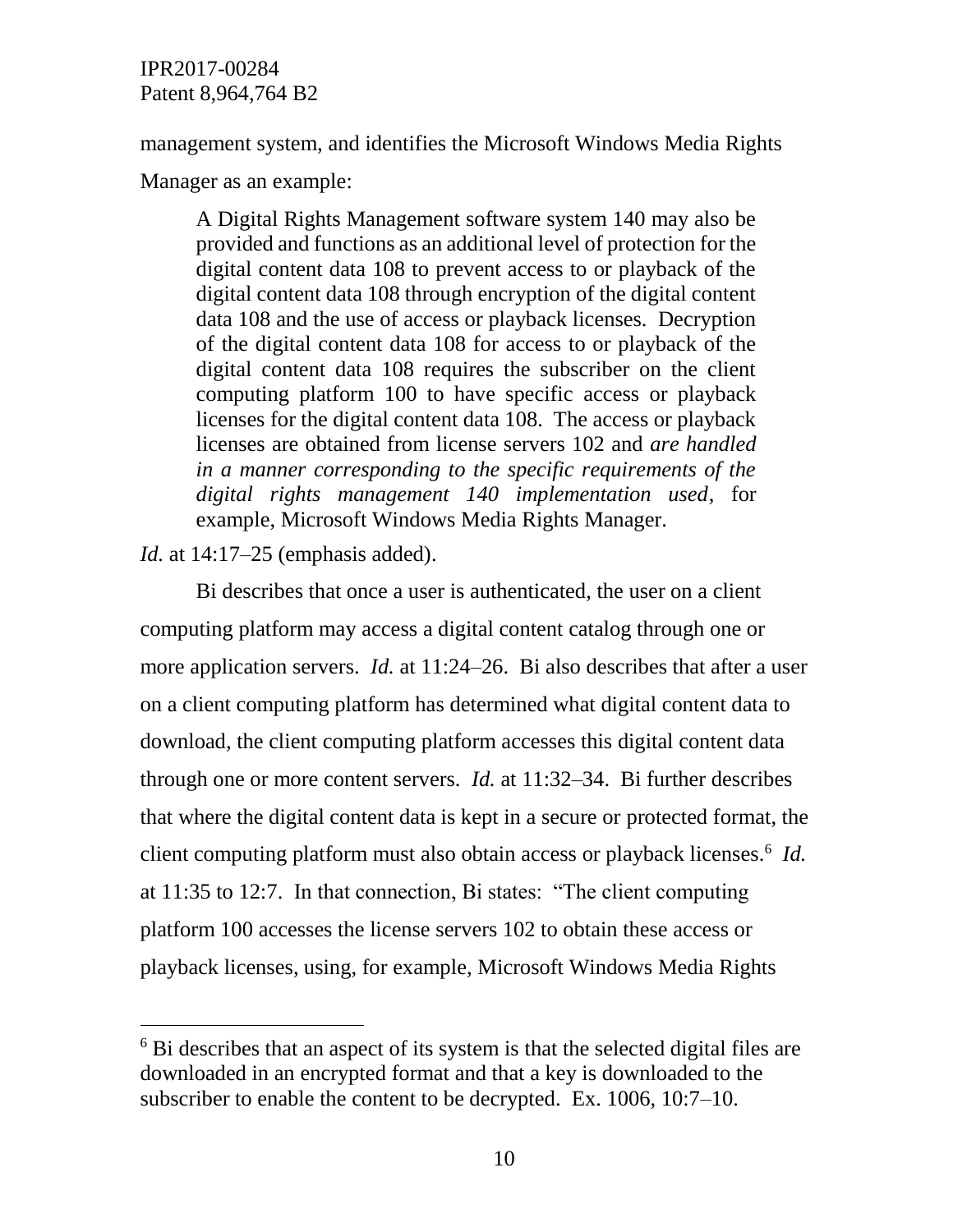Manager, for digital rights management." *Id.* at 12:7–9; *see also id.* at 27:25–28 ("the license server 102 obtains the license for the specific digital content data 108 in step 234 in a manner corresponding to the requirements of the digital rights management implementation used, for example, Microsoft Windows Media Rights Manager.").

2. Peinado

Peinado discloses a method for implementing digital rights

management. Ex. 1007, Abstr. The method operates as follows:

When a user attempts to render the digital content on a computing device, the rendering application invokes a Digital Rights Management (DRM) system on such user's computing device. If the user is attempting to render the digital content for the first time, the DRM system either directs the user to a license server to obtain a license to render such digital content in the manner sought, or transparently obtains such license from such license server without any action necessary on the part of the user.

*Id.* at (0011).

The license includes (1) a decryption key "KD" that decrypts the encrypted digital content, (2) a decryption of the rights conferred by the license and related conditions (hereinafter "rights description"), and (3) a digital signature that ensures the integrity of the license. *Id.* at (0011)– (0014). Each license specifies whether the user has rights to play the digital content based on any of several factors, including who the user is, where the user is located, what type of computing device the user is using, what rendering application is calling the DRM system, the date, and the time, etc. *Id.* at (0136). The rights description may limit the license to a predetermined number of plays or a predetermined play time. *Id.*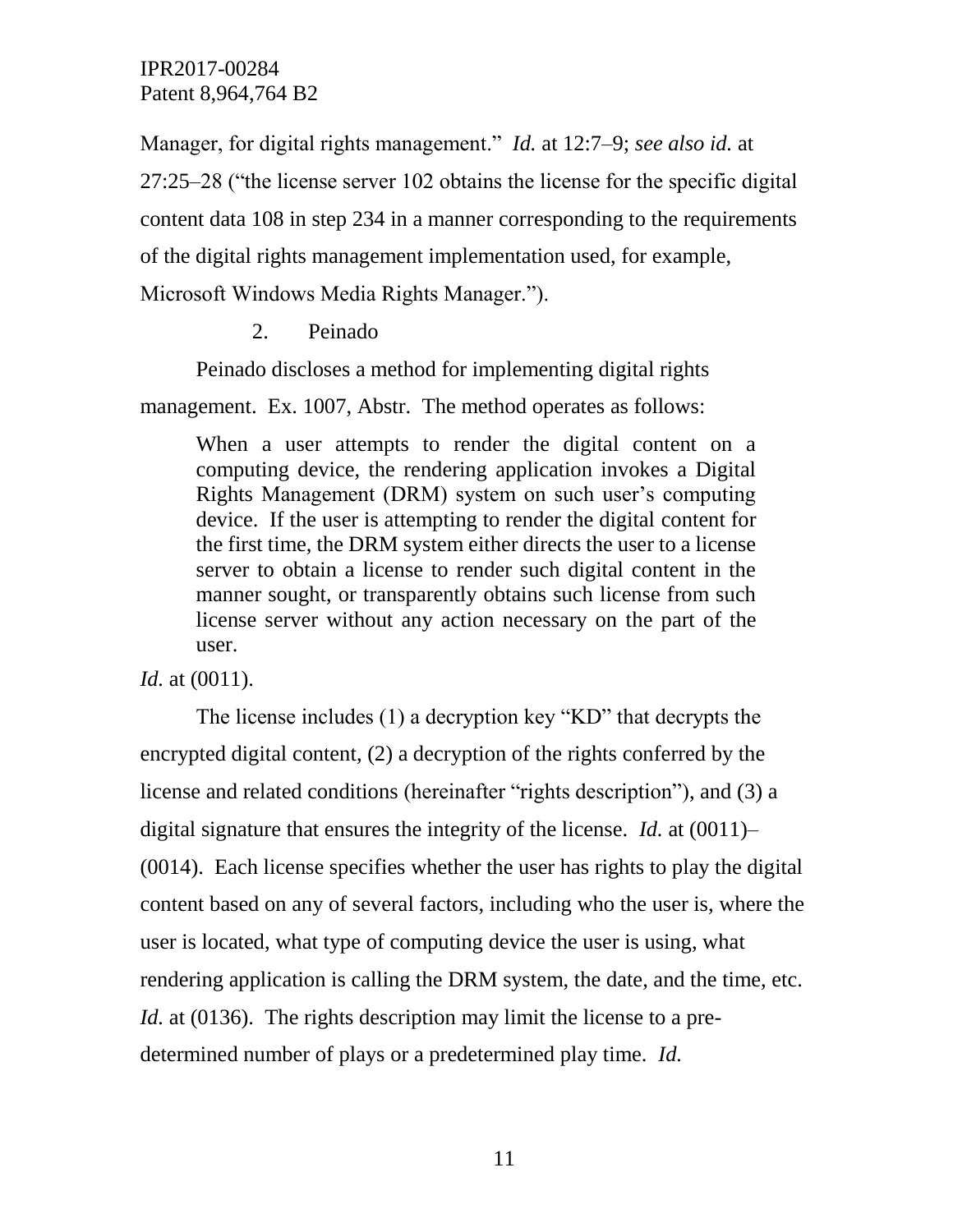The DRM system on the user's computing device is equipped with a "black box" that includes a public/private key pair, a version number, and a unique signature. *Id.* at (0016). The public key is made available to the license server for the purpose of encrypting portions of the issued license, thereby binding such license to such black box, and the private key is made available to the to the black box only, for the purpose of decrypting information encrypted with the corresponding public key. *Id.*

Specifically, when a license is requested, the client machine sends the black box public key, version number, and signature to the license server, as well as an identification of the digital content for which a license is requested. *Id.* at (0017). Then, the license server uses the black box public key to encrypt the decryption key, and the decryption key to encrypt the license terms. *Id.* Thereafter, the license server downloads the encrypted decryption key and the encrypted license terms to the user's computing device along with a license signature. *Id.*

Peinado describes the generated license as follows:

In one embodiment of the present invention, and as seen in FIG. 8, the generated license 16 includes:

[0161] the content ID of the digital content 12 to which the license 16 applies;

[0162] a Digital Rights License (DRL) 48 (i.e., *the rights description or actual terms and conditions of the license* 16 written in a predetermined form that the license evaluator 36 can interrogate), *perhaps encrypted with the decryption key* (KD) (i.e., KD (DRL));

[0163] *the decryption key* (KD) for the digital content 12 *encrypted with the black box 30 public key* (PU-BB) as receive[d] in the license request (i.e., (PU-BB  $(KD)$ ;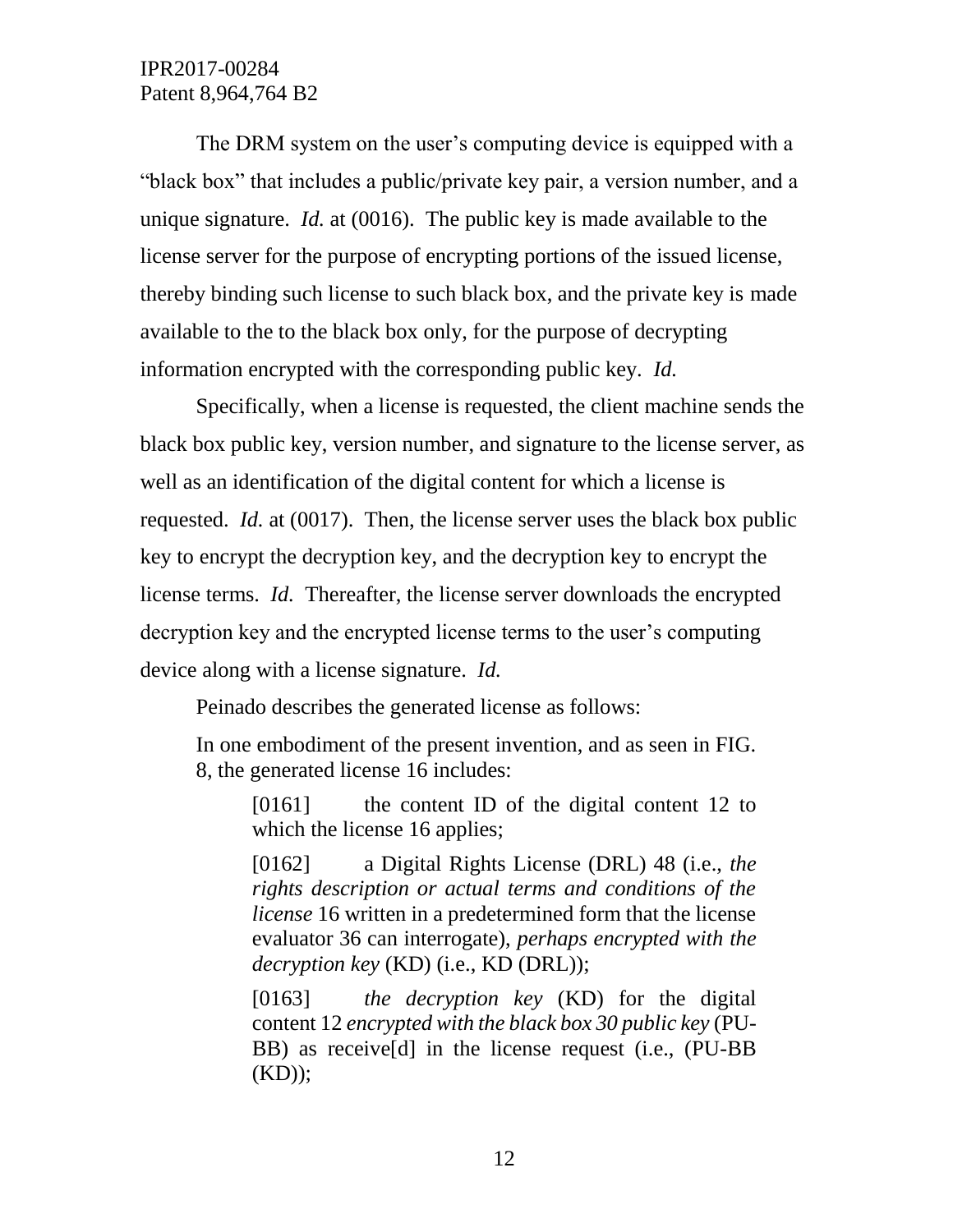[0164] a digital signature from the license server 24 (without any attached certificate) based on (KD (DRL)) and (PU-BB (KD)) and encrypted with the license server 24 private key (i.e., (S (PR-LS))); and

[0165] the certificate that the license server 24 obtained previously from the content server 22, such certificate indicating that the license server 24 has the authority from the content server 22 to issue the license 16 (i.e., (CERT (PU-LS) S (PR-CS))).

*Id.* at (0160)–(0165) (emphases added).

3. Discussion

Our claim construction, as discussed above, is determinative of this alleged ground of unpatentability. Specifically, as a matter of claim construction, we determined that the content license includes (1) a content key, and (2) usage parameters specifying terms under which the protected content can be consumed. Another portion of claim 1 recites that the external control server is configured to encrypt "the content license using a public key associated with the client device." Ex. 1001, 23:61–24:1. Because the content license is recited expressly as comprising a content key and usage parameters specifying terms under which the protected content can be consumed, we determine the limitation that the server is configured to encrypt the content license using a public key requires use of the public key to encrypt both (1) the content key and (2) the usage parameters.

Petitioner asserts that under the broadest reasonable interpretation, the limitation that the server is configured to encrypt the content license can be met simply by encrypting some component of the content license with a public key, e.g., the content key without the usage parameters. Pet. 38. We disagree. Claim 1 expressly recites that the content license comprises usage parameters specifying terms under which the protected content can be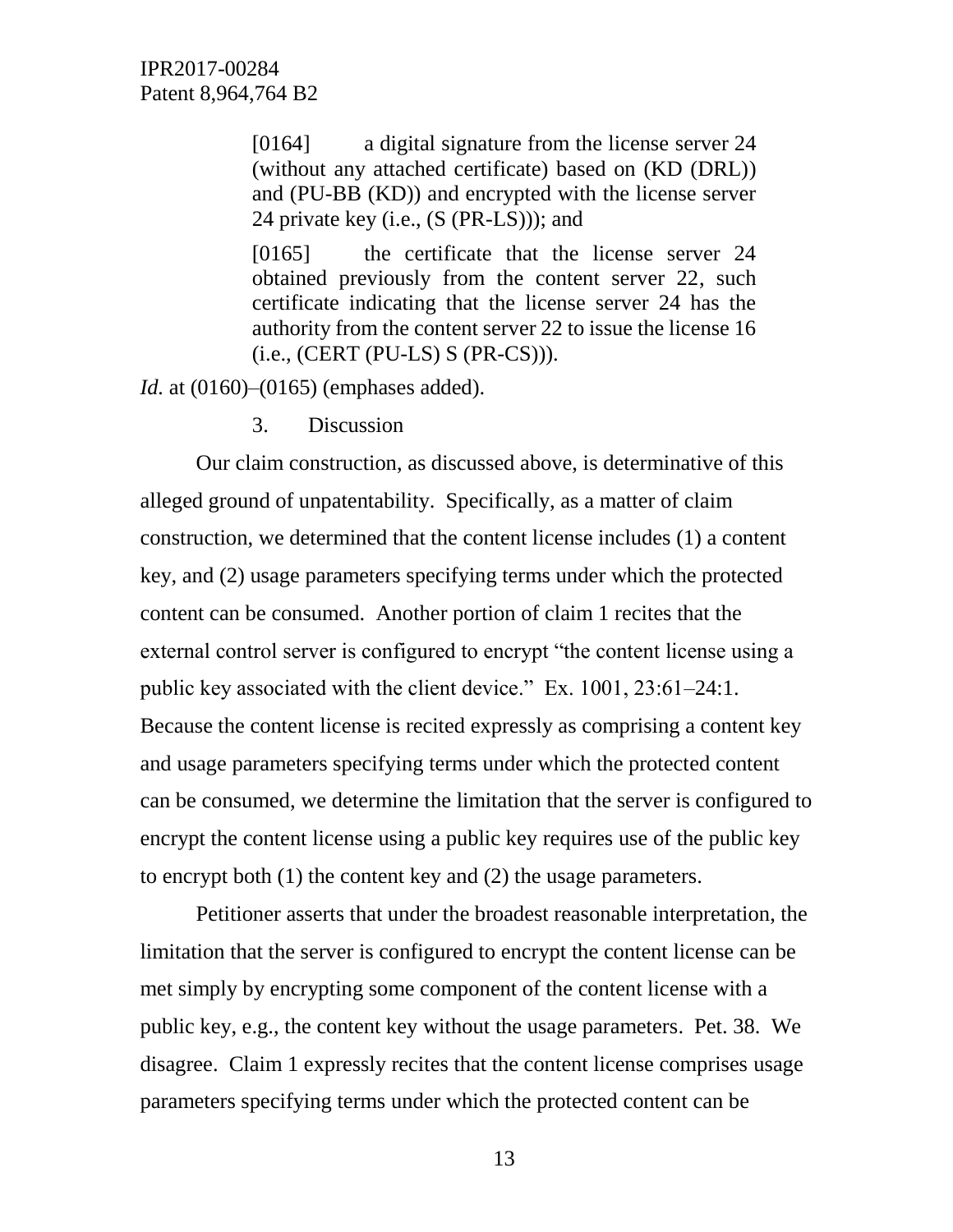consumed, and such usage parameters are the essence of any content license and not an insignificant addition by any reasonable standard. To whatever extent the broadest reasonable interpretation possibly may allow some part of the content license to be excepted from the requirement of being encrypted by use of the public key associated with the client device, the usage parameters could not be that part. Petitioner further notes that the '764 patent discloses an embodiment that encrypts and sends the content key and the usage parameters separately. *Id.* That observation, although true, does not persuade us that encrypting the content license by using a public key can be met without encrypting the usage parameters of the license by using a public key. In summary, we determine that excepting the usage parameters in the manner urged by Petitioner is an unreasonable interpretation of the claim.

Another portion of claim 1 recites "using a private key associated with the client device to decrypt the content license." *Id.* at 24:7–8. Thus, as is noted by Patent Owner (Prelim. Resp. 14–15), claim 1 requires asymmetric encryption/decryption of both (1) the content key and (2) the usage parameters specifying terms under which the protected content can be consumed. Specifically, a public key is used for their encryption, and a private key is used for their decryption. The same key is not used for both encryption and decryption. As we explain below, Petitioner has not adequately accounted for this feature of independent claim 1, i.e., asymmetric encryption/decryption of the usage parameters specifying terms under which the protected content can be consumed.

First, Petitioner observes that Peinado discloses encrypting the decryption key, which corresponds to the claimed content key, with the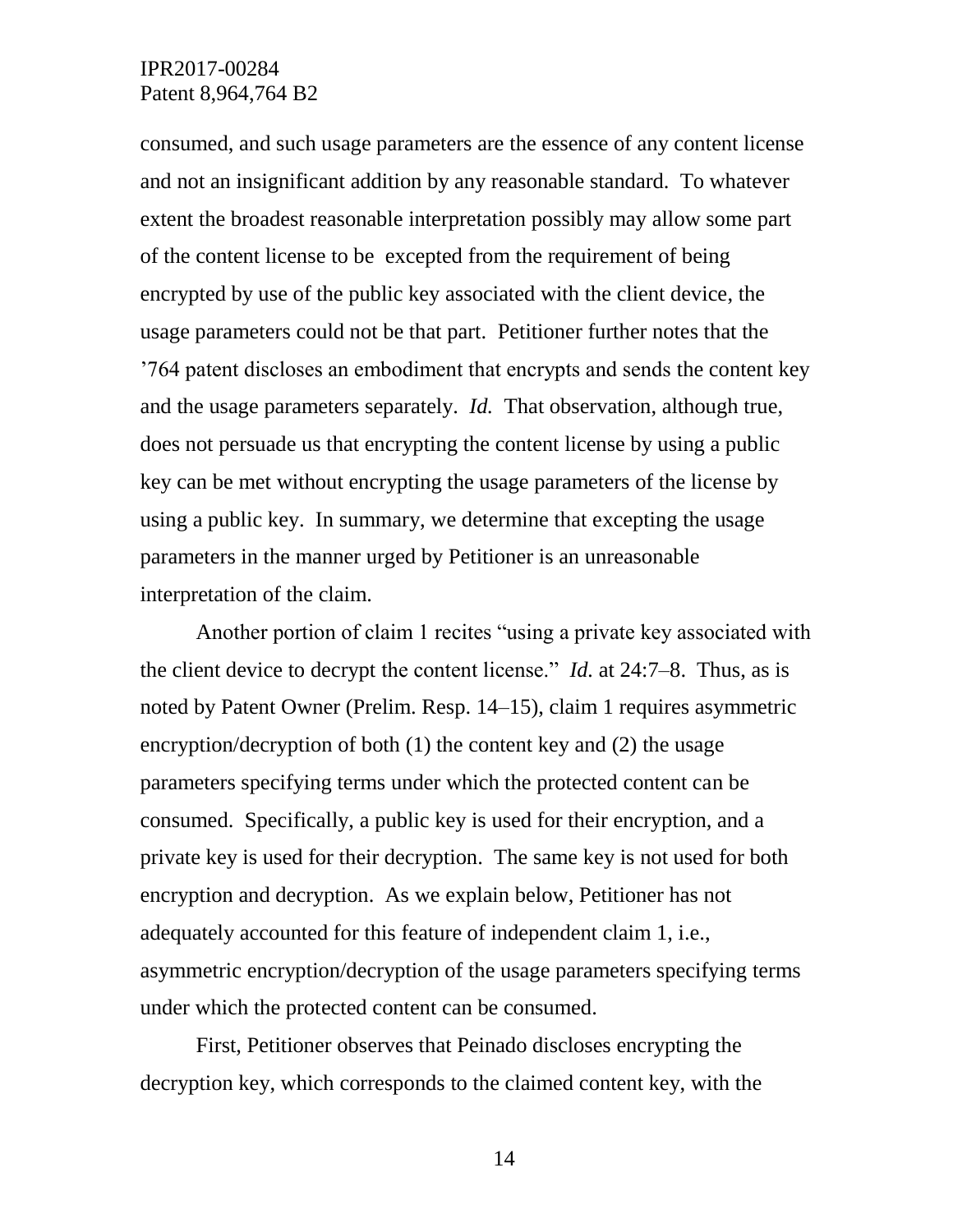public key, and encrypting the Digital Rights License, which corresponds to the usage parameters, with the decryption key. Pet. 39 (citing Ex. 1007  $(162)$ ,  $(163)$ ,  $(188)$ ,  $(189)$ ). Petitioner further observes that a computing device needs to decrypt the decryption key prior to using the decrypted decryption key to decrypt the Digital Rights License. *Id.* (citing Ex. 1007 (202)). According to Petitioner, that in effect means all data encrypted by the decryption key ultimately are locked and protected with the black box public key. *Id.* (citing Ex. 1003 ¶ 171). On that basis, Petitioner argues that a person of ordinary skill in the art ("POSITA") would understand that encryption and decryption of the Digital Rights License is mathematically related to the black box's public key because the black box's private key is needed to decrypt the Digital Rights License by first decrypting the decryption key with the private key. Petitioner further argues that a POSITA would understand that the Digital Rights License is asymmetrically encrypted with the black box's public key because the symmetric key used to encrypt and decrypt the Digital Rights License is itself asymmetrically encrypted with the black box's public key.

Petitioner's argument is unpersuasive. Peinado's symmetric encryption of the Digital Rights License is unchanged regardless of how the symmetric key is obtained. It is an immutable fact that in Peinado the same key is used to encrypt and decrypt the Digital Rights License. That the key itself may, in turn, be asymmetrically encrypted while being transferred to a computing device does not alter symmetric encryption of the Digital Rights License. In summary, the key that encrypts the Digital Rights License is the decryption key and not the public key that encrypts the decryption key.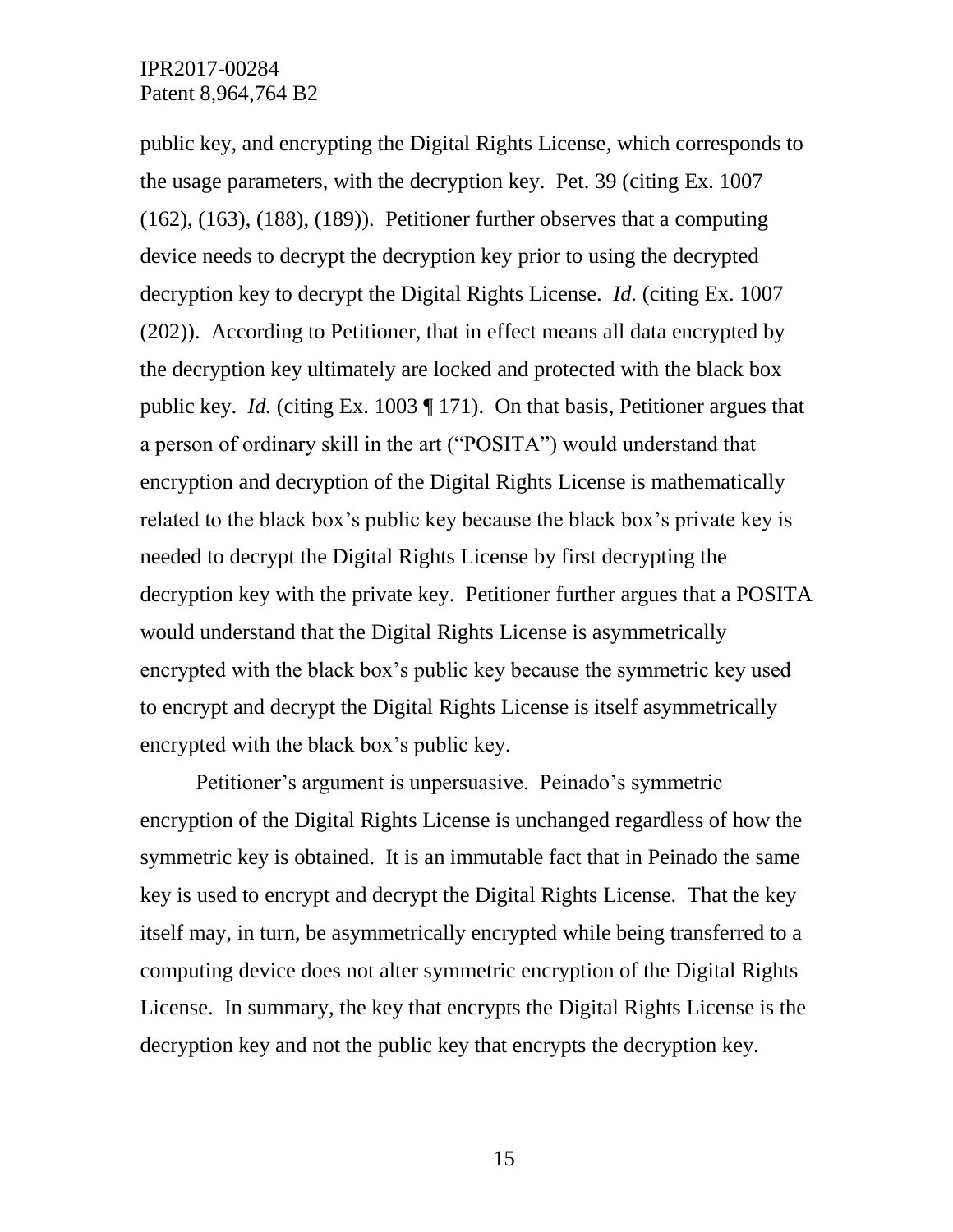In the alternative, Petitioner argues that it would have been obvious to one with ordinary skill in the art "to directly encrypt the digital rights license (*i.e.*, the claimed usage parameters) with the black box public key." Pet. 40. In that connection, Petitioner asserts:

Peinado merely provides a suggestion to employ an encryption scheme on the Digital rights License. Peinado states that the Digital Rights License is "perhaps" encrypted with the decryption key (*i.e.*, the claimed content key). *Id.* at [0162], [0188]; *see also* claims 20, 48, 73, 99. Notably, Peinado states that how or if the Digital Rights License is encrypted is not critical to its disclosure. *Id.* at [0166], [0202]. A POSITA would understand that Peinado's usage of "perhaps," especially in light of Peinado's discussion that the encryption of the Digital Rights License is not a critical aspect, is a suggestion to employ any encryption technique. Rubin Decl. ¶ 173. A POSITA would understand that any known technique to encrypt the Digital Rights License, including using the black box's public key, could be employed. *Id.*

*Id.* at 40–41. Petitioner explains:

Bi teaches encrypting sensitive data sent over the Internet with a public key (Bi at 47-31-35) and Peinado communicates the Digital Rights License over the Internet (Peinado at [0010], [0039]). A POSITA would have been motivated by Bi's suggestion to encrypt sensitive data over the Internet with a public key and Peinado's teachings of public key encryption to encrypt the Digital Rights License with the black box's public key. Rubin Decl. ¶ 174. Accordingly, instead of encrypting the Digital Rights License with the decryption key (a symmetric key), a POSITA would have found it obvious to employ asymmetric encryption and encrypt the Digital Rights License (*i.e.*, the claimed usage parameters) with the black box public key. Rubin Decl. ¶ 174. Thus, the Bi-Peinado combination teaches encrypting both the content key (i.e., the decryption key) and the usage parameters (i.e., the Digital Rights License) with the black box public key.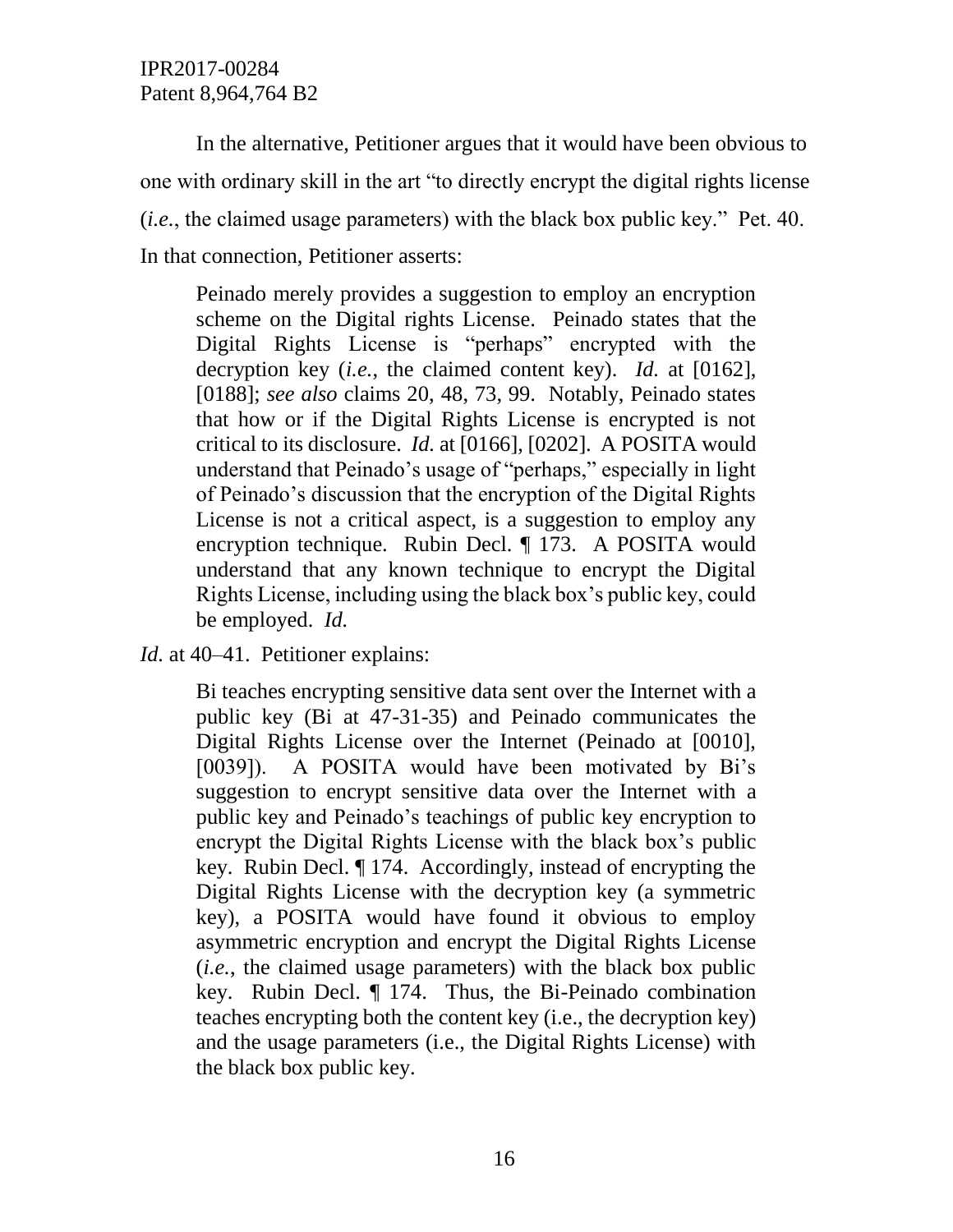*Id.* at 41–42. For reasons discussed below, we are unpersuaded by Petitioner's alternative argument.

We disagree with Petitioner's treating Peinado's disclosure of optionally encrypting the Digital Rights License, and doing so with a symmetric key, as an affirmative suggestion to employ any technique to encrypt the Digital Rights License, including use of an asymmetric public/private key pair to encrypt/decrypt the Digital Rights License. That is tantamount to asserting as obvious anything that could have been used. But that is not the law. The mere fact that the prior art may be modified in the manner urged by a proponent of obviousness does not make the modification obvious unless the prior art suggests the desirability of the modification. *See In re Fritch*, 972 F.2d 1260, 1266 (Fed. Cir. 1992). There must be reasoning with rational underpinning to support a conclusion of obviousness. *See In re Kahn*, 441 F.3d 977, 988 (Fed. Cir. 2006).

Petitioner has not shown sufficiently that the prior art would have suggested to one with ordinary skill in the art the desirability of encrypting the Digital Rights License of Peinado asymmetrically with a public key. Petitioner notes that Bi teaches asymmetrically encrypting sensitive data sent over the Internet with a public key, and that Peinado communicates its Digital Rights License over the Internet. Pet. 41. On that basis, Petitioner argues that a POSITA would have been motivated to encrypt Peinado's Digital Rights License with a public key. *Id.* But Petitioner's characterization of Bi's disclosure is inaccurate. Bi does not disclose that in general all sensitive data on the Internet should be encrypted asymmetrically with a public key. Rather, it only discloses asymmetric encryption of "tokens" that are transmitted over the Internet. Ex. 1006, 47:31–35. And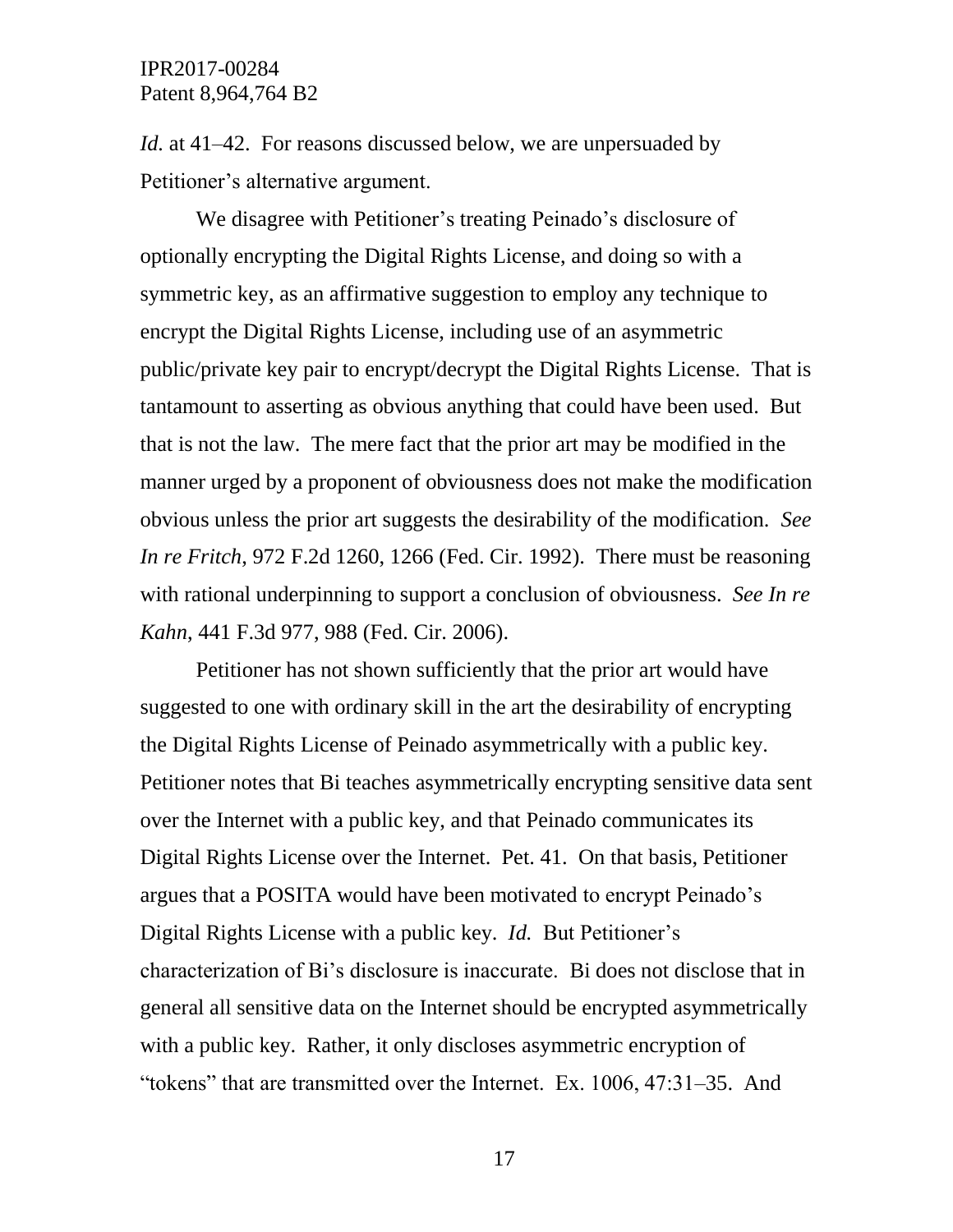tokens, as described in Bi, are codes used to authenticate that which is downloaded, such as "a randomly generated alphanumeric string of a predetermined or random length." *Id.* at 47:9–14. Such tokens do not correspond to licenses, and are not comparable to the claimed usage parameters specifying terms under which the protected content can be consumed. We are not sufficiently persuaded that Bi's disclosure of asymmetric encryption of tokens with a public key would have motivated one with ordinary skill in the art to modify Peinado's symmetric encryption of its Digital Rights License so that the Digital Rights License is encrypted asymmetrically with a public key.

Each of claims 2–37 depends, directly or indirectly, from claim 1. The same deficiencies discussed above with respect to claim 1 carry through to each of dependent claims 2–37 by reason of their incorporation of all of the limitations of claim 1.

For the foregoing reasons, we determine that Petitioner has not shown a reasonable likelihood that it would prevail in establishing the unpatentability of any of claims 1–37 as obvious over Bi and Peinado.

C. Alleged Unpatentability of Claims 3–6, 8, 10, 11, 13–16, 22, 33, 35, and 37 as Obvious over Bi, Peinado, and Reisman

Each of claims 3–6, 8, 10, 11, 13–16, 22, 33, 35, and 37 depends, directly or indirectly, from independent claim 1. We have reviewed the Petition and find that Petitioner's reliance on and application of Reisman to these claims do not cure the above-noted deficiencies of Bi and Peinado with respect to claim 1. We determine that Petitioner has not shown a reasonable likelihood that it would prevail in establishing unpatentability of any of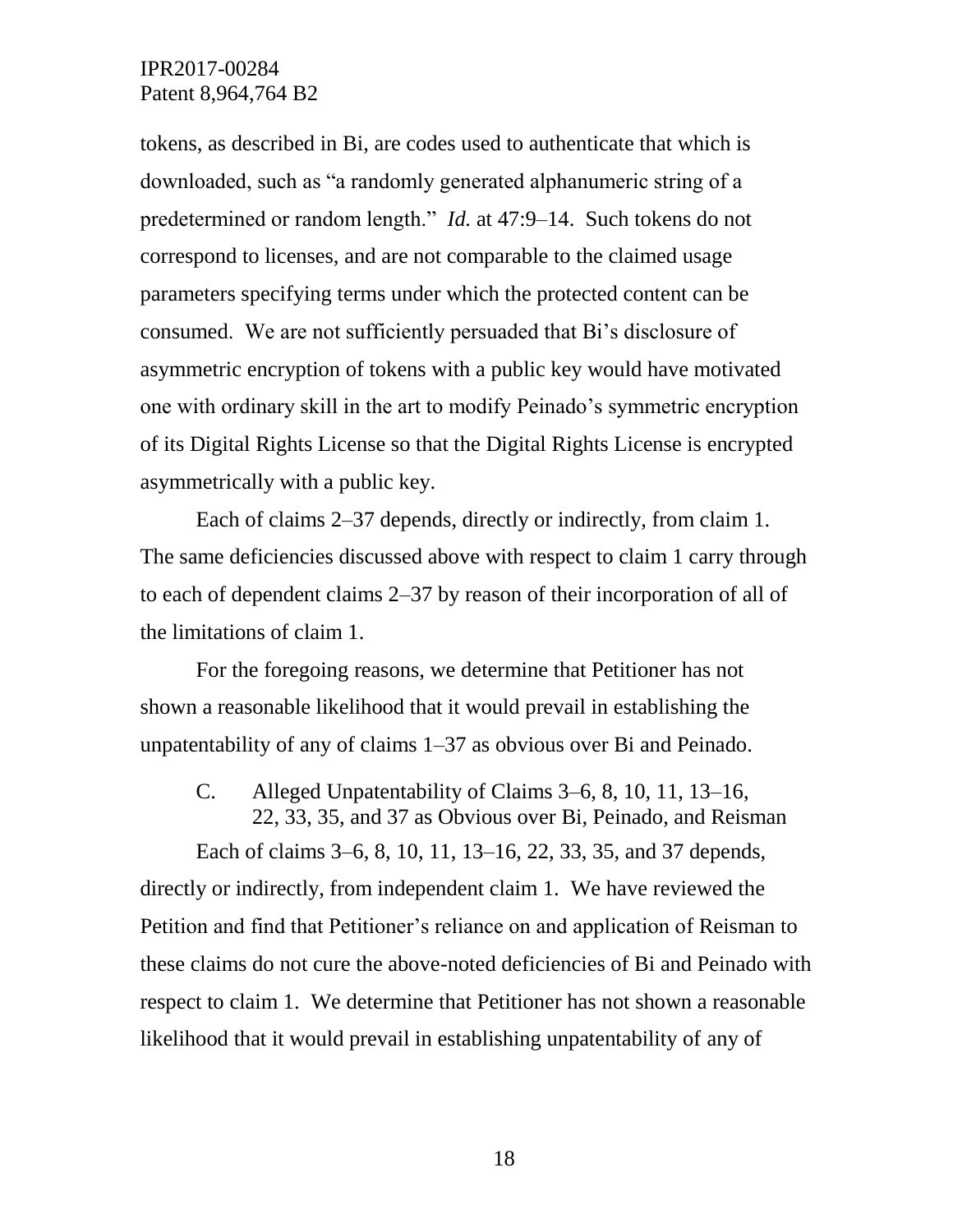claim 3–6, 8, 10, 11, 13–16, 22, 33, 35, and 37 as obvious over Bi, Peinado, and Reisman.

### III. CONCLUSION

Petitioner has not shown a reasonable likelihood that it would prevail in establishing unpatentability of any of claims 1–37 of the '764 patent as obvious over Bi and Peinado.

Petitioner has not shown a reasonable likelihood that it would prevail in establishing unpatentability of any of claims 3–6, 8, 10, 11, 13–16, 22, 33, 35, and 37 of the '764 patent as obvious over Bi, Peinado, and Reisman.

# IV. ORDER

it is

ORDERED that the Petition is *denied*, and no trial is instituted with respect to any claim of U.S. patent No. 8,964,764 B2.